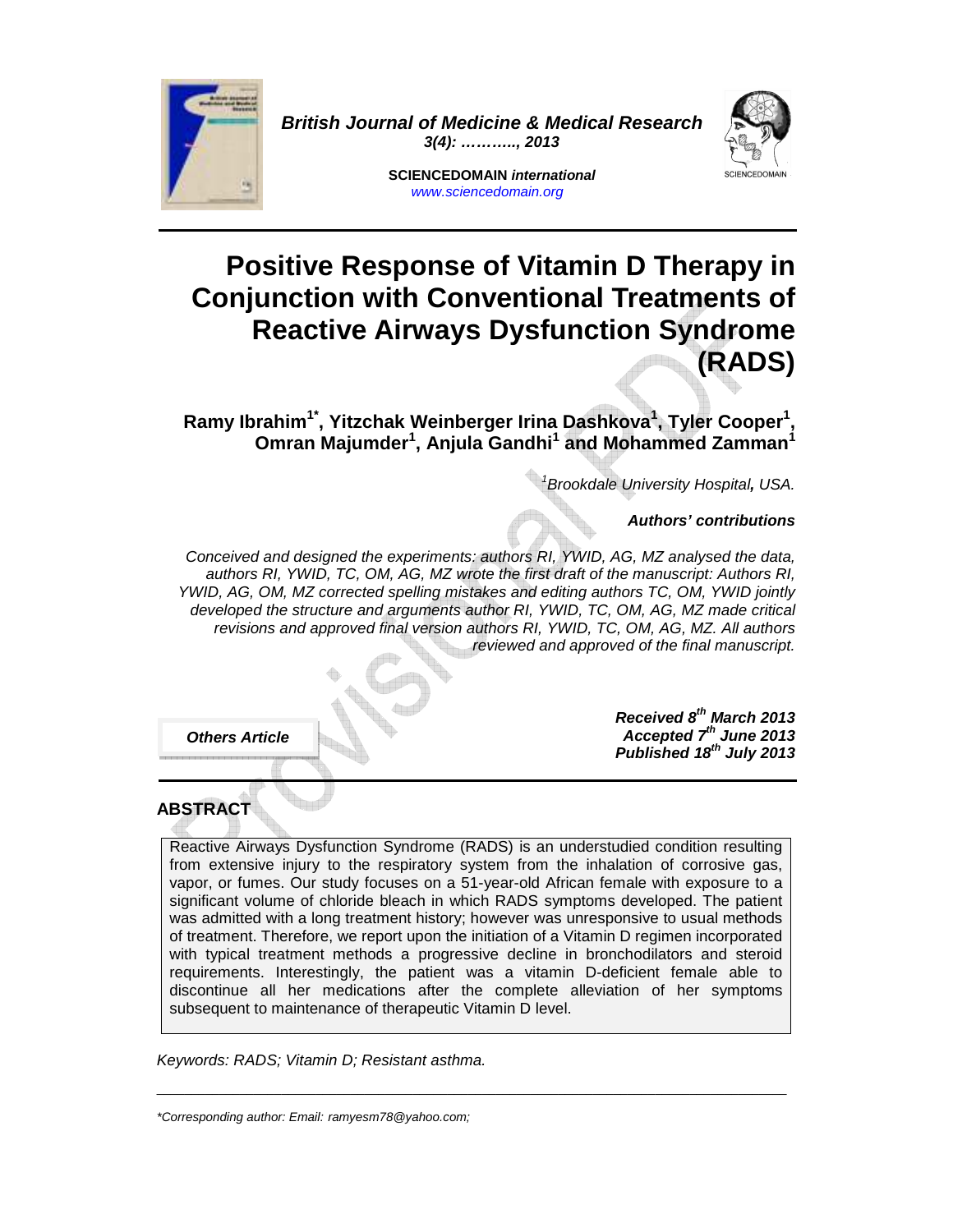#### **1. INTRODUCTION**

RADS was first described and diagnosed among industrial workers and World War I combatants in the early part of the 20th century [1,2]. RADS is a respiratory syndrome most accurately classified by its bronchial symptoms, such as chronic cough and intense wheezing. RADS symptoms were able to become more clearly defined and diagnosed following a chlorine spill in 1969 which left those exposed with severe symptoms of respiratory distress [3,4]. Härkönen and colleagues were able to document persistent airway hyperresponsiveness in five of seven subjects who were exposed to pyrite dust, an airway irritant associated with miners and steel workers [5]. Studies were conducted including firefighters, and residents living in the neighbourhood of the World Trade Centers' collapse site in September 2001 [6], whom have inhaled corrosive particles to evaluate disease course.

The American College of Chest Physicians diagnostic criteria for RADS are:

- Absence of preceding respiratory complaint.
- Occurrence following a single exposure event.
- High concentration of irritant gas, smoke, vapors.
- Development of symptoms within 24 hours after exposure with symptoms for 3 months or more.
- Asthma like symptoms.
- Obstructive picture on pulmonary function with nonspecific airway hyper-activity
- Exclusion of all other pulmonary diseases [7].

Although RADS presents similar to bronchial asthma it typically does not respond adequately to bronchial asthma protocols. However, in the acute phase of RADS, several studies found limited positive results with the use of corticosteroids. RADS is a complex asthma-like syndrome resulting from a high level of exposure to a corrosive inhalant, such as pyrite or chlorine gas as was previously described [8]. Determining the acute phase is not always feasible as the magnitude and duration of exposure at the time of inhalation must be known, which is not always available. The reported positive results of corticosteroids are rarely applicable to the sufficient treatment for RADS [9].

Extensive inflammation associated with short-term exposure alters receptors' thresholds in the respiratory zone. This is leads to the persistence of airway hyper-excitability and direct damage to the bronchial mucosa, as well as the unregulated release of inflammatory mediators [10,11]. As more is documented and discovered about the cellular physiology of RADS, more effective treatments can be administered. For that reason, we report a case describing a patient with RADS with a possible response to vitamin D following an exposure to a substantial amount of spilled bleach.

#### **2. CASE SUMMARY**

A 51-year-old African female with medical history of cervical intraepithelial hyperplasia, ovarian cystectomy, osteoporosis, and three caesarian sections was exposed to a large spill of chlorine bleach at her home. Exposure of the irritant was estimated to be approximately 60 minutes consequential to cleaning the spill without respiratory protection. She noted shortly afterwards development of symptoms including; cough, shortness of breath, and the burning of her nasal mucosa. Immediately once the symptoms were presented she was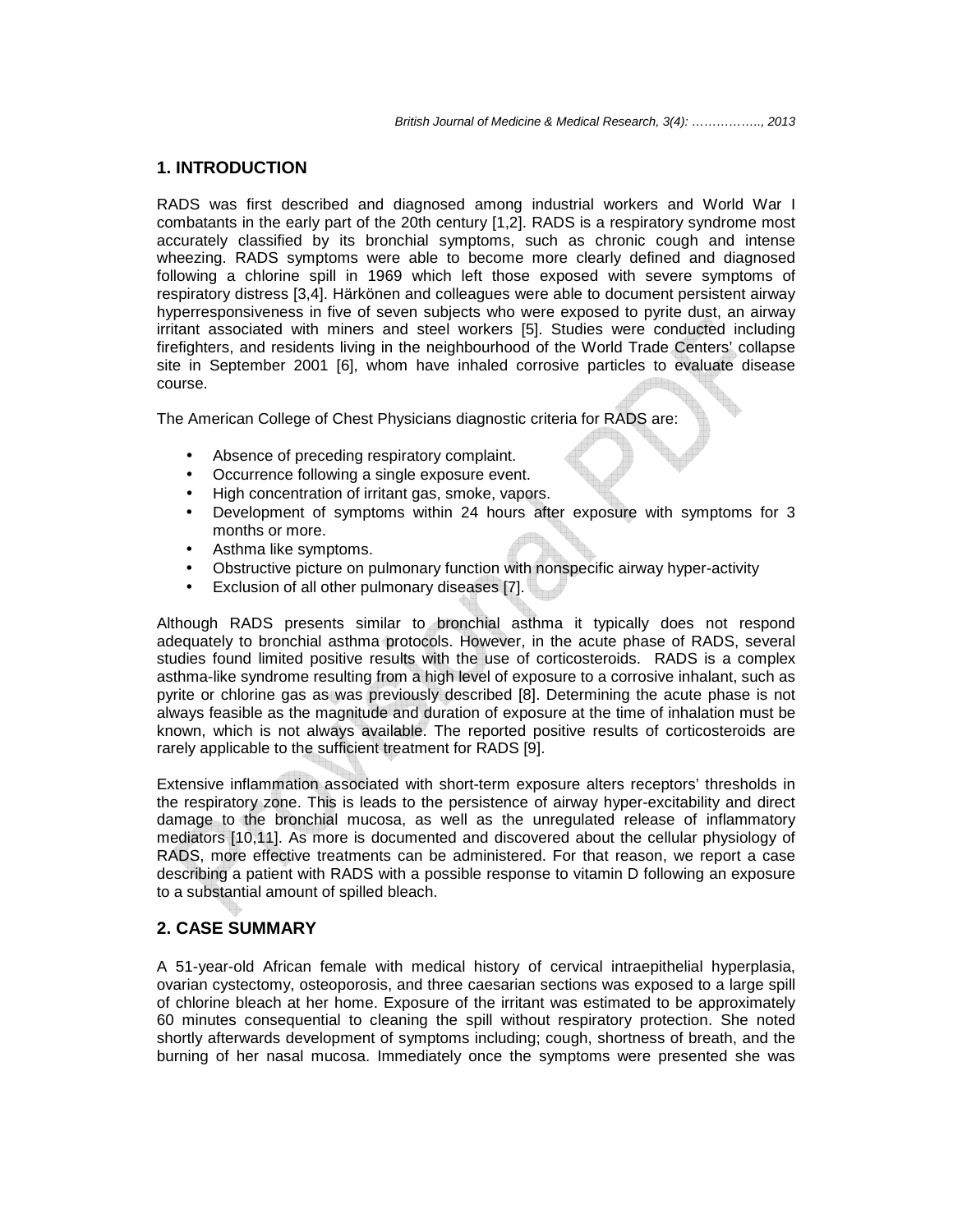referred to our emergency room for treatment. Upon admission, we administered intravenous corticosteroids, methylprednisolone, bronchodilator therapy, ipratropium bromide, and albuterol to our patient. Shortly afterwards she was discharged from the emergency department with an improvement of symptoms and was prescribed a tapering dose of oral steroids. Results of laboratory studies for our patient prior to release were .within normal range in regard to complete cell count and basal metabolic profile but refused an arterial blood gas at that time. Several weeks after her release, she traveled overseas for several months before returning to the United States.

Upon her return she developed severe shortness of breath and wheezing coupled with a dry cough prompting her to come to our emergency department again. She received oxygen therapy via nasal cannula at 3L/minute. She was furthered treated with bronchodilators and intravenous steroid regimens; however her symptoms did not improve compare to her previous admission. We further attempted treatments including inhaled mast cell stabilizers, high doses of pulsed methylpredinsolone and broad spectrum anti-bacterial, anti-viral and anti-fungal medications. T Results of a CT of the chest revealed a ground glass appearance of the lungs. Pulmonary function tests were consistent with airway obstruction, evidence data of airway resistance at 168% of predicted, with less small airway indices. Lung volumes and gas transfer measurements were within normal limits. A histamine challenge test was given yielding positive results, methacholine-provoking concentration for a 20% fall (PC20) of 7.3 mg/mL. Supportive treatments used included Ibuprofen (600 mg) every eight hours as needed for pain. Additionally, she was administered Tramadol for chest wall pain as well as proton pump inhibitor in the form of omeprazole for acid suppression.

Vitamin D levels (19nmol/L) were obtained due to the patient's history of osteoporosis which had an unclear etiology, as it was neglected due to a lack of medical insurance. An oral vitamin D therapy (ergoccalciferol) of 50,000 units once per week for 8 weeks, followed by 50,000 units every 4 weeks thereafter was initiated with regular scheduled follow ups. Our patient's symptoms began to gradually improve and she was able to decrease her medication dosage requirements. Furthermore, after four months during a follow up, her vitamin D serum 25(OH) D levels (110nmol/L) were measured in our lab using a 25-OH Vitamin D ELISA assay kit. Vitamin D4 serum 25(OH) D levels were collected four months after the complete resolution of symptoms and termination of medication regimens. It was at this time her Vitamin D serum25 (OH) D levels were recorded to be 200 nmol/L.

#### **3. DISCUSSION**

The pathology of RADS shows nonspecific inflammation, mainly with a cellular infiltrate. The initial chemical assault leads to lymphocytic infiltration, epithelial desquamation, and hyperresponsiveness. This occurrence resulted in an inflamed lower airway mucosa [12]. Massive inflammation and epithelial sloughing consequentially reduces receptor thresholds to amplify a bronchial reactivity response. The majority of documented cases show a minimal improvement of symptoms with time and persisting chronic asthma-like symptoms. The traditional treatment of RADS is similar to that of asthma; however, RADS is less responsive to  $\beta_2$  agonists or the conventional treatment strategies of airway hyper-excitability syndromes [13].

Vitamin D is a fat-soluble responsible for intestinal absorption of calcium and phosphate. Recently, it has been discovered to be a major immunoregulatory hormone. Vitamin D is a steroid sensitizer and an inhibition mediator for various inflammatory processes. It has subtle effects on cytokines, CD4+ T cells, interleukin-2, interferon-gamma, and macrophages [14].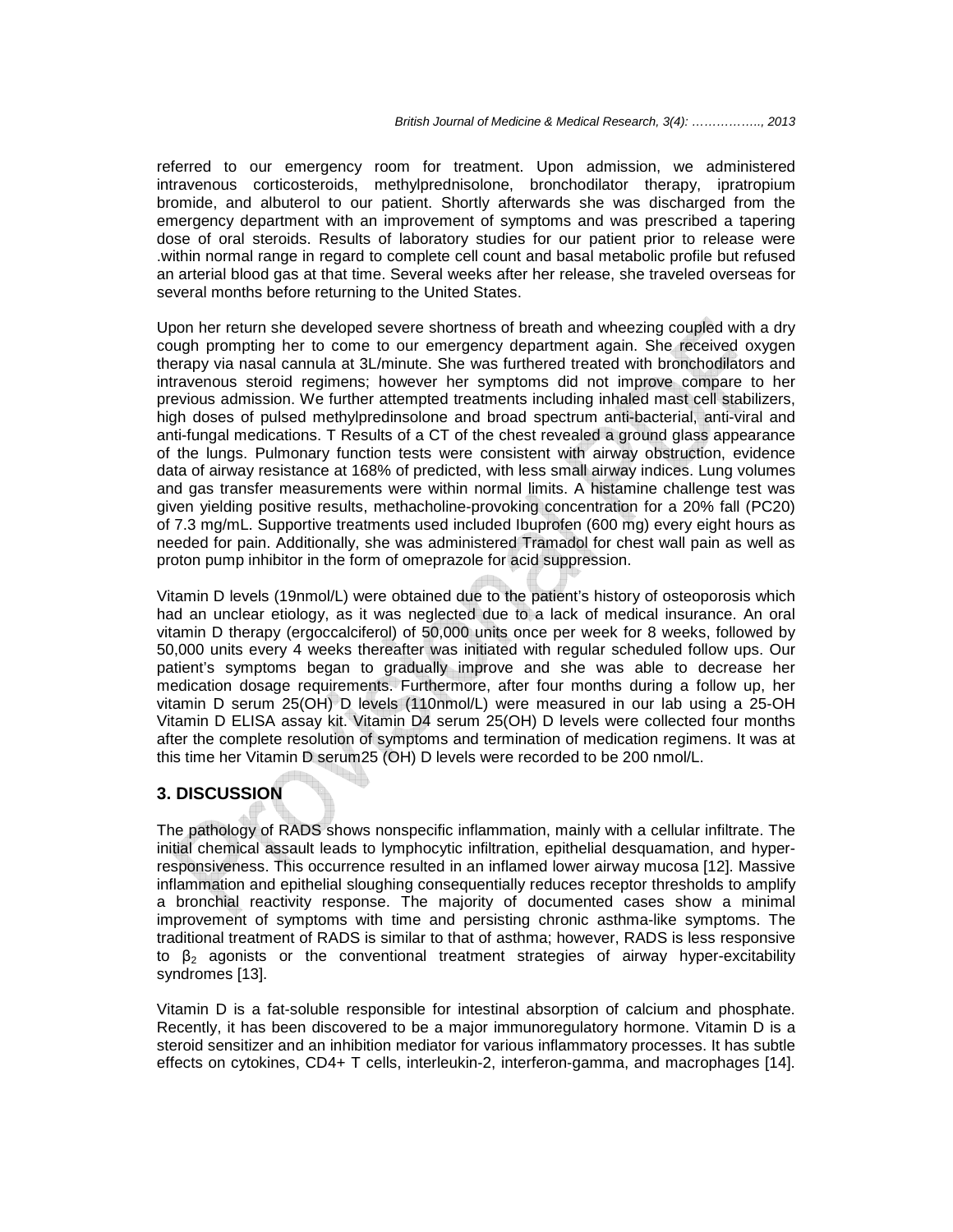Our patient had a complete recovery following the use of a vitamin D regimen parallel to conventional treatments despite the diagnosis of severe unremitting symptoms of RADS following bleach exposure. A similar case was reported in 2011 in a thirty-six-year-old nurse exposed to ammonia following a spill. She later developed RADS and responded to high dose vitamin D therapy similar to our case study[15],. .To sum up, the use of vitamin D as a standard disease regimen needs to be investigated due to numerous studies proposing its benefits in medical use.

Two other extraneous variables may have accelerated recovery of the patient. Firstly, the patient was taking over the counter multivitamins which contained Vitamin D without reporting to the physician. Secondly, the patient's travel to South America made her prone to adequate sun exposure due to the tropical climate which could have possibly increased endogenous Vitamin D production.

#### **4. CONCLUSION**

Our case demonstrates a relatively fast improvement of RADS with the initiation of vitamin D supplements parallel to bronchodilators and steroid treatments. Due to the rarity of this disease or perhaps it's under diagnosis, repeating such procedures will be difficult. However the potential is endless, and therefore proper diagnosis is necessary to enhance our understanding of the anti-inflammatory effects of vitamin D regimens. We propose that any patients presenting with symptoms of RADS have their vitamin D levels monitored periodically. Moreover, RADS patients with normal lab levels of vitamin D might still benefit from supratherapeutic levels of the vitamin. In conclusion, future research should examine the possible role of Vitamin D as an immune buffer or desensitizer as well as its additional anti-inflammatory properties for better treatment outcomes to enhance the quality of life.

### **DISCLOSURES AND ETHICS**

As a requirement of publication the authors have confirmed that this article is unique and not under consideration or published in any other publication, and that they have permission from rights holders to reproduce any copyrighted material. The external blind peer reviewers report no conflicts of interest. Verbal consent was obtained from the patient for publication of this case report as patient had a hand injury and was unable to sign at the time of consent and thereafter died few months later of unrelated cause and no family could be reached.

All authors hereby declare that all experiments have been examined and approved by the appropriate ethics committee and have therefore been performed in accordance with the ethical standards laid down in the 1964 Declaration of Helsinki."

## **COMPETING INTERESTS**

Authors have declared that no competing interests exist.

#### **REFERENCES**

- 1. Brooks SM, Weiss MA, Bernstein IL. Reactive airways dysfunction syndrome (RADS). Persistent asthma syndrome after high level irritant exposures. Chest 1985;88:376.
- 2. Winternitz, MC. Collected studies on the pathology of war gas poisoning, Yale University Press, New Haven. 1920;1.